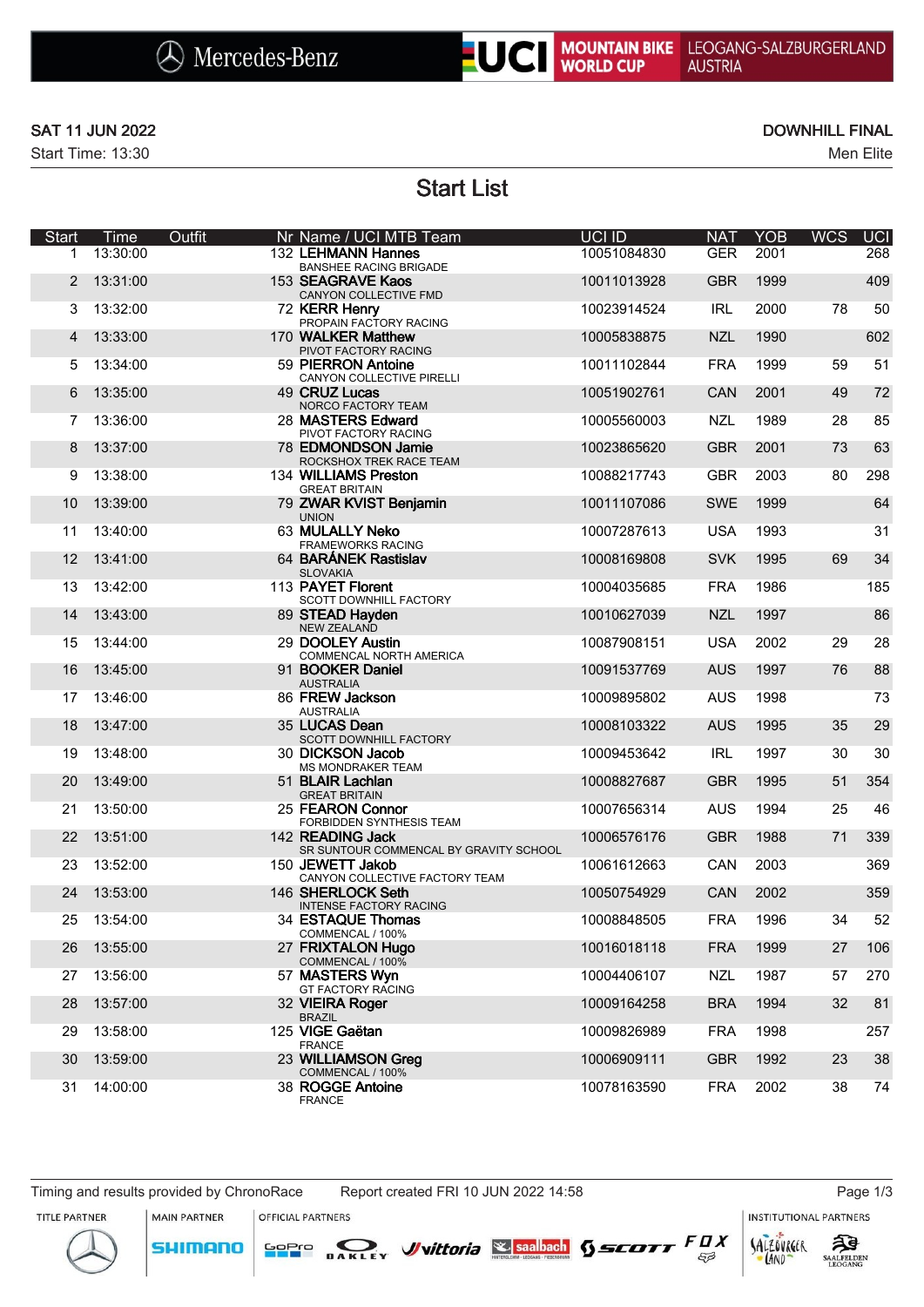

### SAT 11 JUN 2022 DOWNHILL FINAL

Start Time: 13:30 Men Elite

Start List

| <b>Start</b> | <b>Time</b> | Outfit       | Nr Name / UCI MTB Team                                     | UCI ID      | <b>NAT</b> | <b>YOB</b> | <b>WCS</b>     | <b>UCI</b>     |
|--------------|-------------|--------------|------------------------------------------------------------|-------------|------------|------------|----------------|----------------|
| 32           | 14:01:00    |              | 24 EDWARDS Kade<br>TREK FACTORY RACING DH                  | 10023896336 | <b>GBR</b> | 2000       | 24             | 41             |
| 33           | 14:02:00    |              | 76 BLENKINSOP Samuel<br>NORCO FACTORY TEAM                 | 10004485929 | <b>NZL</b> | 1988       |                | 60             |
| 34           | 14:03:00    |              | 114 FAIRCLOUGH Brendan<br>SCOTT DOWNHILL FACTORY           | 10003642635 | <b>GBR</b> | 1988       | 82             | 187            |
| 35           | 14:07:00    |              | 82 NIEDERBERGER Noel<br>SWITZERLAND                        | 10007568913 | SUI        | 1995       |                | 68             |
| 36           | 14:09:00    |              | 60 CRAIK Ethan<br><b>GT FACTORY RACING</b>                 | 10083936912 | <b>GBR</b> | 2003       | 60             | 165            |
| 37           | 14:11:00    |              | 22 NORTON Dakotah<br><b>INTENSE FACTORY RACING</b>         | 10010038167 | <b>USA</b> | 1992       | 22             | 18             |
| 38           | 14:13:00    |              | 53 REVELLI Loris<br>CANYON COLLECTIVE PIRELLI              | 10009443942 | <b>ITA</b> | 1997       | 53             | 358            |
| 39           | 14:15:00    |              | 81 ATWILL Philip<br>PROPAIN POSITIVE SUPPORTED BY VEE      | 10008059064 | <b>GBR</b> | 1995       |                | 67             |
| 40           | 14:17:00    |              | 90 INIGUEZ Matteo<br>COMMENCAL VEE                         | 10066506012 | <b>FRA</b> | 2001       |                | 87             |
| 41           | 14:19:00    |              | 20 LEVESQUE Dylan<br>SCOTT DOWNHILL FACTORY                | 10008831731 | <b>FRA</b> | 1996       | 20             | 25             |
| 42           | 14:21:00    |              | 54 O CALLAGHAN Oisin<br>YT RACING DUDES                    | 10017486353 | <b>IRL</b> | 2003       | 54             | 105            |
| 43           | 14:23:00    | $\mathsf{P}$ | 14 MEIER-SMITH Luke<br>PROPAIN FACTORY RACING              | 10049212326 | <b>AUS</b> | 2002       | 14             | 33             |
| 44           | 14:25:00    | P            | 7 VERGIER Loris<br>TREK FACTORY RACING DH                  | 10008723112 | <b>FRA</b> | 1996       | $\overline{7}$ | $\mathbf{1}$   |
| 45           | 14:30:00    | ${\sf P}$    | 18 KERR Bernard<br>PIVOT FACTORY RACING                    | 10006413094 | <b>GBR</b> | 1991       | 18             | 27             |
| 46           | 14:33:00    | P            | 17 VIDAL Antoine<br><b>COMMENCAL LES ORRES</b>             | 10070590924 | <b>FRA</b> | 2001       | 17             | 36             |
| 47           | 14:36:00    | ${\sf P}$    | 16 PIERRON Baptiste<br>DORVAL AM COMMENCAL                 | 10008586504 | <b>FRA</b> | 1993       | 16             | 32             |
| 48           | 14:39:00    | P            | 10 MINNAAR Greg<br>SANTA CRUZ SYNDICATE                    | 10002818640 | <b>RSA</b> | 1981       | 10             | 9              |
| 49           | 14:42:00    | ${\sf P}$    | 1 PIERRON Amaury<br>COMMENCAL/MUC-OFF BY RIDING ADDICTION  | 10008827283 | <b>FRA</b> | 1996       | $\mathbf{1}$   | 5              |
| 50           | 14:45:00    | P            | 13 SUAREZ ALONSO Angel<br>COMMENCAL / 100%                 | 10008831529 | <b>ESP</b> | 1995       | 13             | 17             |
| 51           | 14:48:00    | P            | 11 SHAW Luca<br>CANYON COLLECTIVE FACTORY TEAM             | 10008813442 | <b>USA</b> | 1996       | 11             | 13             |
| 52           | 14:51:00    |              | 40 KOLB Andreas<br>CONTINENTAL ATHERTON                    | 10009187092 | <b>AUT</b> | 1996       | 40             | 21             |
| 53           | 14:54:00    |              | 52 GWIN Aaron<br>INTENSE FACTORY RACING                    | 10006516663 | <b>USA</b> | 1987       | 52             | 80             |
| 54           | 14:57:00    |              | 33 HARTENSTERN Max<br><b>CUBE FACTORY RACING</b>           | 10011213584 | <b>GER</b> | 1999       | 33             | 20             |
| 55           | 15:03:00    |              | 37 WALLACE Mark<br>CANYON COLLECTIVE FACTORY TEAM          | 10008172636 | CAN        | 1995       | 37             | 16             |
| 56           | 15:06:30    |              | 21 TRUMMER David<br><b>MS MONDRAKER TEAM</b>               | 10007713403 | <b>AUT</b> | 1994       | 21             | 14             |
| 57           | 15:10:00    | P            | 15 HATTON Charlie<br>CONTINENTAL ATHERTON                  | 10009897014 | <b>GBR</b> | 1998       | 15             | 23             |
| 58           | 15:13:30    | P            | 8 DAPRELA Thibaut<br>COMMENCAL/MUC-OFF BY RIDING ADDICTION | 10072798480 | <b>FRA</b> | 2001       | 8              | 6              |
| 59           | 15:17:00    | P            | 61 BROSNAN Trov<br>CANYON COLLECTIVE FACTORY TEAM          | 10007307417 | <b>AUS</b> | 1993       |                | $\overline{7}$ |
| 60           | 15:21:00    | P            | 2 GREENLAND Laurie<br>SANTA CRUZ SYNDICATE                 | 10009404738 | <b>GBR</b> | 1997       | $\overline{2}$ | 8              |
| 61           | 15:25:00    | P            | 4 HART Danny<br><b>CUBE FACTORY RACING</b>                 | 10005470073 | <b>GBR</b> | 1991       | 4              | $\overline{4}$ |
| 62           | 15:29:00    | P            | 5 WALKER Matt<br>MADISON SARACEN FACTORY TEAM              | 10011016756 | <b>GBR</b> | 1999       | 5              | 10             |

### Timing and results provided by ChronoRace Report created FRI 10 JUN 2022 14:58 Page 2/3

MAIN PARTNER

OFFICIAL PARTNERS

SOPIO DAKLEY Vittoria & saabach SSCOTT FUX

**INSTITUTIONAL PARTNERS** 

TITLE PARTNER